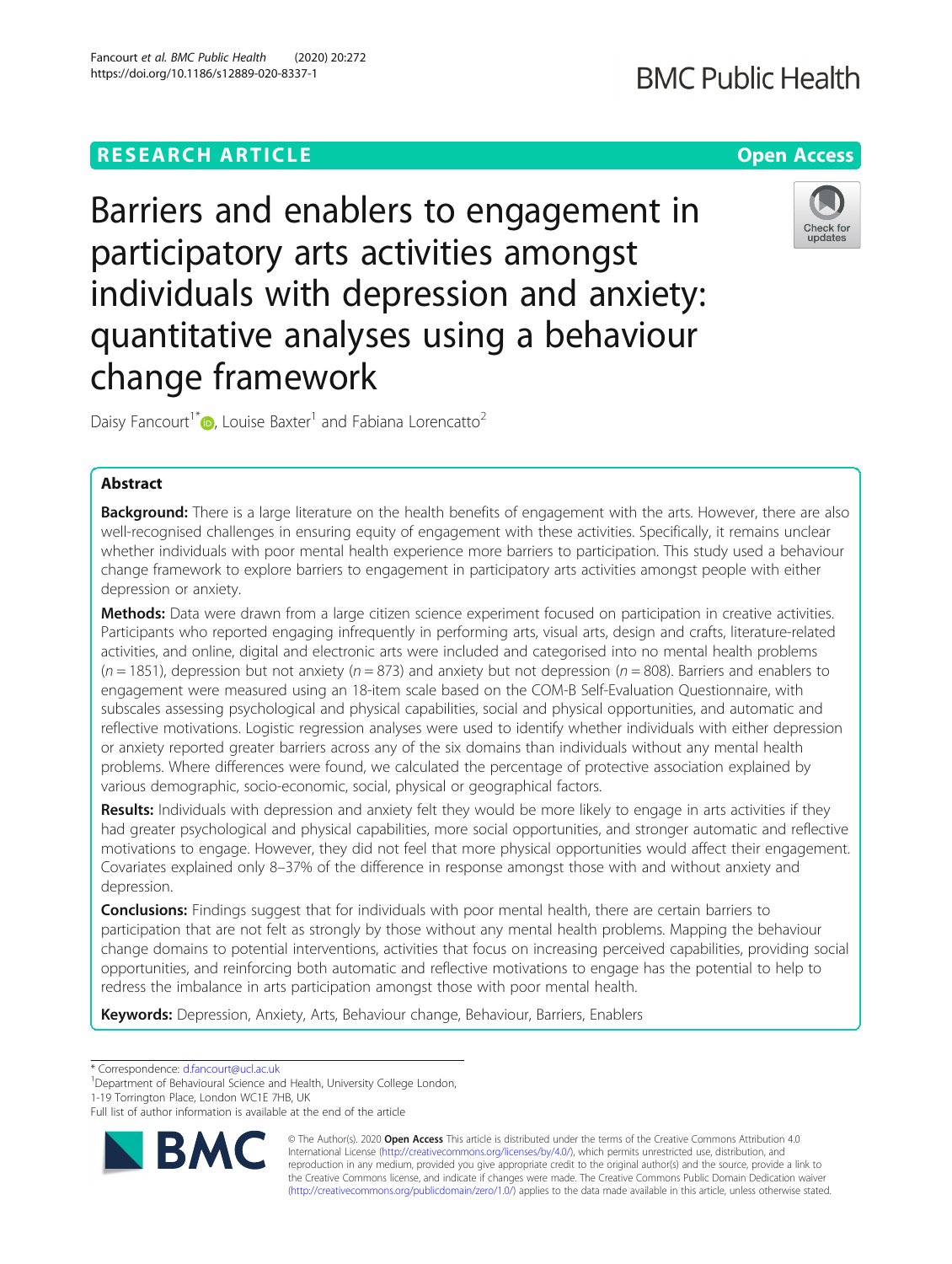# Background

There is a large literature on the health benefits of engagement with the arts for mental health and wellbeing [[1\]](#page-10-0). However, there are also well-recognised challenges in ensuring equity of engagement with these activities. Studies have identified that some people experience more barriers to participating than others, in particular individuals of lower socio-economic status, lower educational attainment and lower income, as well as older adults and individuals from an ethnic minority group [[2](#page-10-0)–[7\]](#page-11-0). However, what remains less clear is whether individuals with poor mental health also experience barriers to participation above and beyond those experienced by individuals with good mental health.

As engagement with the arts is a form of human behaviour, understanding what influences engagement can be facilitated by application of theories and models of behaviour change. These theories and models represent the accumulated knowledge of what behaviour change is, what the influences on it are, and what the mechanisms of action (mediators) and moderators of change can be. There are numerous theories of behaviour change across disciplines with limited guidance for selecting one theory over another  $[8]$  $[8]$ . There have, therefore, been efforts within the behavioural and social sciences to synthesise theories into a minimum set of constructs representing key influences on behaviour. One such integrated theoretical model is COM-B, which posits that in order for a desired behaviour to occur, individuals must have the capability (i.e. knowledge and skills) to engage, opportunity (in their social and physical environment), and motivation (both reflective and automatic) [[9\]](#page-11-0).

Applying this lens, there are a number of theoretical reasons why individuals with poor mental health may experience more barriers to participation. First, in relation to psychological capability, individuals with poor mental health may perceive themselves to be less skilled at activities due to factors such as low self-esteem, which is bidirectionally associated with mental health [[10\]](#page-11-0). Low self-esteem may lead individuals to invest less time in developing skills in arts activities and may also lead individuals to perceive the skills they do have to be inadequate. It is also possible that symptoms of specific types of mental illness may affect capabilities to engage. For example, it has been shown that depression can lead to impairments in executive functioning such as taskplanning [[11](#page-11-0)], while anxiety can affect concentration and lead to hyperarousal [[12\]](#page-11-0), both of which could reduce psychological capability to engage. Given that both depression and anxiety are correlated with poor physical health, there may be also factors affecting *physical cap*ability, such as illness or disability that make accessing public spaces harder, especially if community

organisations do not have plans in place to facilitate access for these individuals [[13,](#page-11-0) [14\]](#page-11-0).

Second, in relation to *opportunities*, individuals with poor mental health are statistically more likely to experience socio-economic burden [[15\]](#page-11-0), which could mean that these individuals are more likely to belong to the groups identified in previous studies as facing more physical barriers to engagement due to low income, low educational attainment or living in areas with fewer arts activities to engage in. As a result, individuals with poor mental health may have fewer resources and less physical opportunity to engage. Further, these individuals may face barriers relating to *social opportunities*. Social exclusion has been well researched in relation to mental illness [\[16](#page-11-0), [17\]](#page-11-0). Although arts activities have been found to reduce these feelings [[18](#page-11-0)–[20](#page-11-0)] it is possible that such feelings could act as an initial barrier to engagement. This is certainly suggested by studies focusing specifically on depression-related stigma when engaging in arts activities, which have shown that individuals with poor mental health report perceived barriers to arts engage-ment, such as a fear of being patronised [[21](#page-11-0)].

Finally, in relation to *motivations*, individuals with poor mental health frequently have decreased participation in activities such as exercise and socialising [[22](#page-11-0)–[25](#page-11-0)]. One reason for this is that individuals with poor mental health may experience 'self-stigma'; an internalising of cultural stereotypes. It has been suggested that the process of self-stigma leads to 'behavioural futility' - the "why try" effect  $[26]$  $[26]$  $[26]$  - and thus acts as a barrier to engaging in activities that could be good for health [\[27](#page-11-0)]. Further, there may also be symptoms of specific types of mental illness that affect motivations to engage. Depression can be associated with anhedonia, which can reduce automatic motivation to engage in pleasurable activities [[28\]](#page-11-0), while social anxiety could form a barrier to engaging in group-based activities, thereby reducing automatic and reflective motivations to engage [\[29](#page-11-0)].

However, these theories remain untested with data. Therefore this study used a behaviour change framework - specifically the tripartite model of capabilities, opportunities and motivations [\[9\]](#page-11-0) - to explore what the barriers are to participatory arts engagement amongst people with poor mental health. We also tried to understand why any identified barriers might exist. First, we analysed whether the relationship between mental health and any identified barriers was explained by individual demographic, socioeconomic, health or other behavioural factors. Second, we analysed whether the relationship between mental health and any identified barriers was explained by specific symptoms of mental illness by contrasting the findings for individuals with depression vs individuals with anxiety. Although depression and anxiety share non-specific components of general distress, they also have specific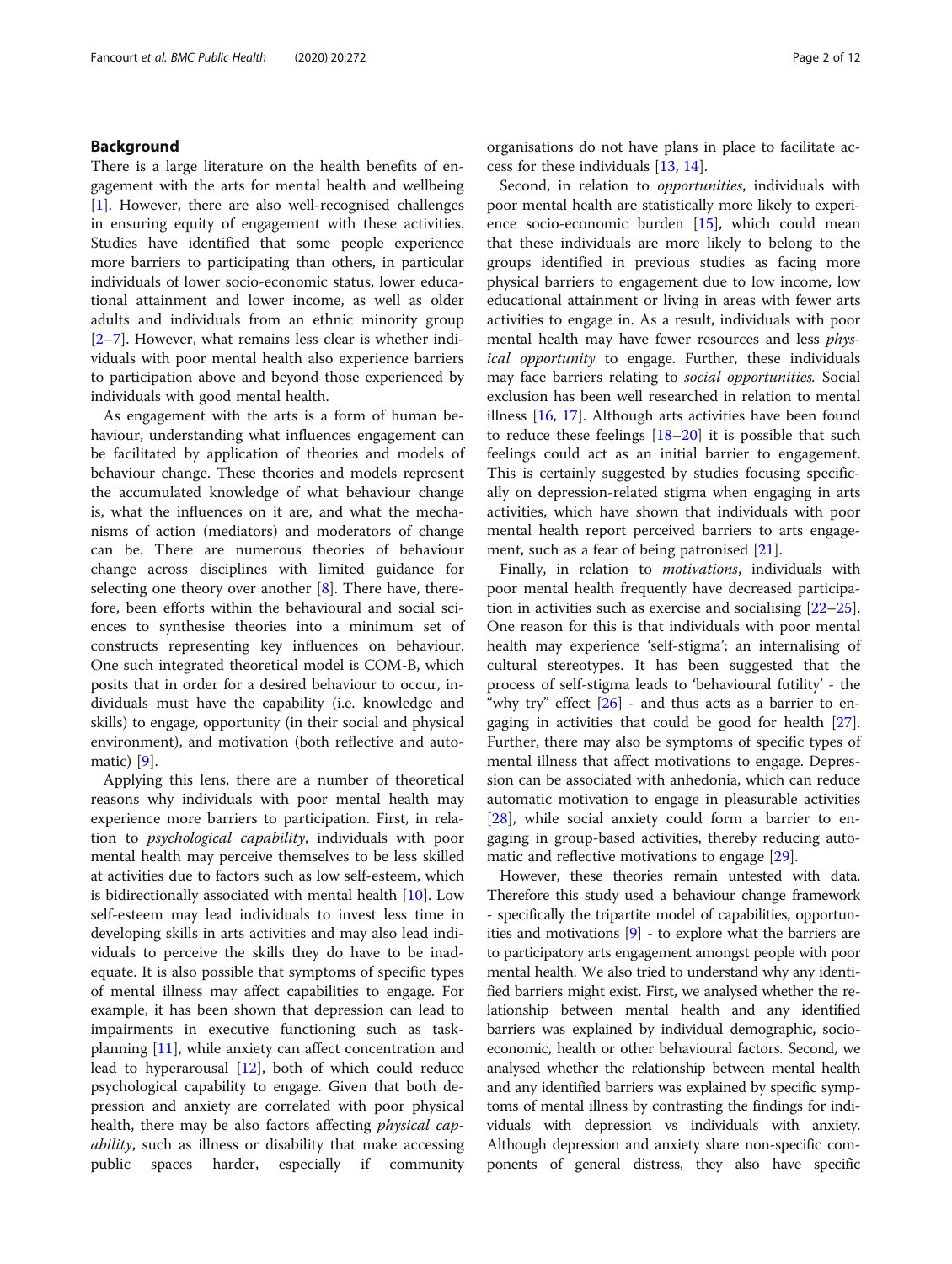components, such as anhedonia in depression and physiologic arousal in anxiety [[30](#page-11-0)]. As such, this comparison of findings provides a further way to understand what might be the cause of any perceived barriers amongst individuals with poor mental health.

# Methods

# **Participants**

Data were drawn from the Feel Good data set: a sample of 43,084 individuals aged 18 and above living in the United Kingdom (UK). The data were gathered from May to June 2019 as part of a Citizen Science experiment run by the British Broadcasting Corporation (BBC) Arts. The study was promoted through the BBC Arts website as part of the UK 'Get Creative Festival' and individuals participated by completing an online survey that lasted approximately 20 min. For these analyses, we excluded individuals who had taken the test previously  $(n = 265)$ , and individuals who had provided incomplete data ( $n = 11,182$ ). As this study explored barriers to engagement, we focused on individuals who had low levels of engagement that could be indicative of experiencing barriers (whether psychological, social or physical). We therefore restricted our sample to individuals who were "infrequently" engaged (taking part in activities either on their own or with others less than once a month). This left a sample size of 6867. From this sample, we constructed four groups: individuals with neither anxiety nor depression, individuals with depression but not anxiety, individuals with anxiety but not depression, and individuals who had both anxiety and depression. We excluded this fourth group from analyses due to the challenge of attributing their barriers to either aspect of their mental health (see Fig. 1). Of the remaining 3532 participants, 873 (24.7%) individuals had depression but not anxiety, 808 (22.9%) individuals had anxiety but not

depression, and 1851 (52.4%) individuals had neither anxiety nor depression.

#### Measures

We focused specifically on participatory arts activities, defined in the dataset following a theorised model for population-level research as participatory activities consisting of performing arts, visual arts, design and crafts, literature-related activities, and online, digital and electronic arts [[31\]](#page-11-0). Participants were asked how often they took part in any of the following activities: singing (either at home or in a choir), dancing (such as ballroom dancing/salsa classes), playing a musical instrument (either practising at home or in a band or orchestra), rehearsing or performing in a play/drama/opera/musical theatre, painting, drawing, printmaking, sculpture on your own, photography, pottery, calligraphy or jewellery making, textile crafts such as embroidery, crocheting or knitting, wood crafts such as carving or furniture making, reading a novel, stories, poetry or plays for pleasure (either alone or in a book club), creative writing, creating artworks or animations on a computer, and making films or videos. Further, in line with some previous evidence syntheses [[32](#page-11-0)], we extended this definition to include gardening and baking or cooking as they are also creative activities that could be considered artistic. Although individuals' decisions on whether or not to engage in any one specific arts activity are driven by a range of factors including perceived feelings of resonance, meaning and identity from an activity [[33\]](#page-11-0), engagement with the arts in general is considered to be an innate human behaviour [\[34](#page-11-0)]. So to allow flexibility for individual preference, we explored 'arts activities' as a collective.

Barriers and enablers to engagement were measured using an 18-item scale developed based on the COM-B Self-Evaluation Questionnaire [\[35](#page-11-0)]. Individuals were

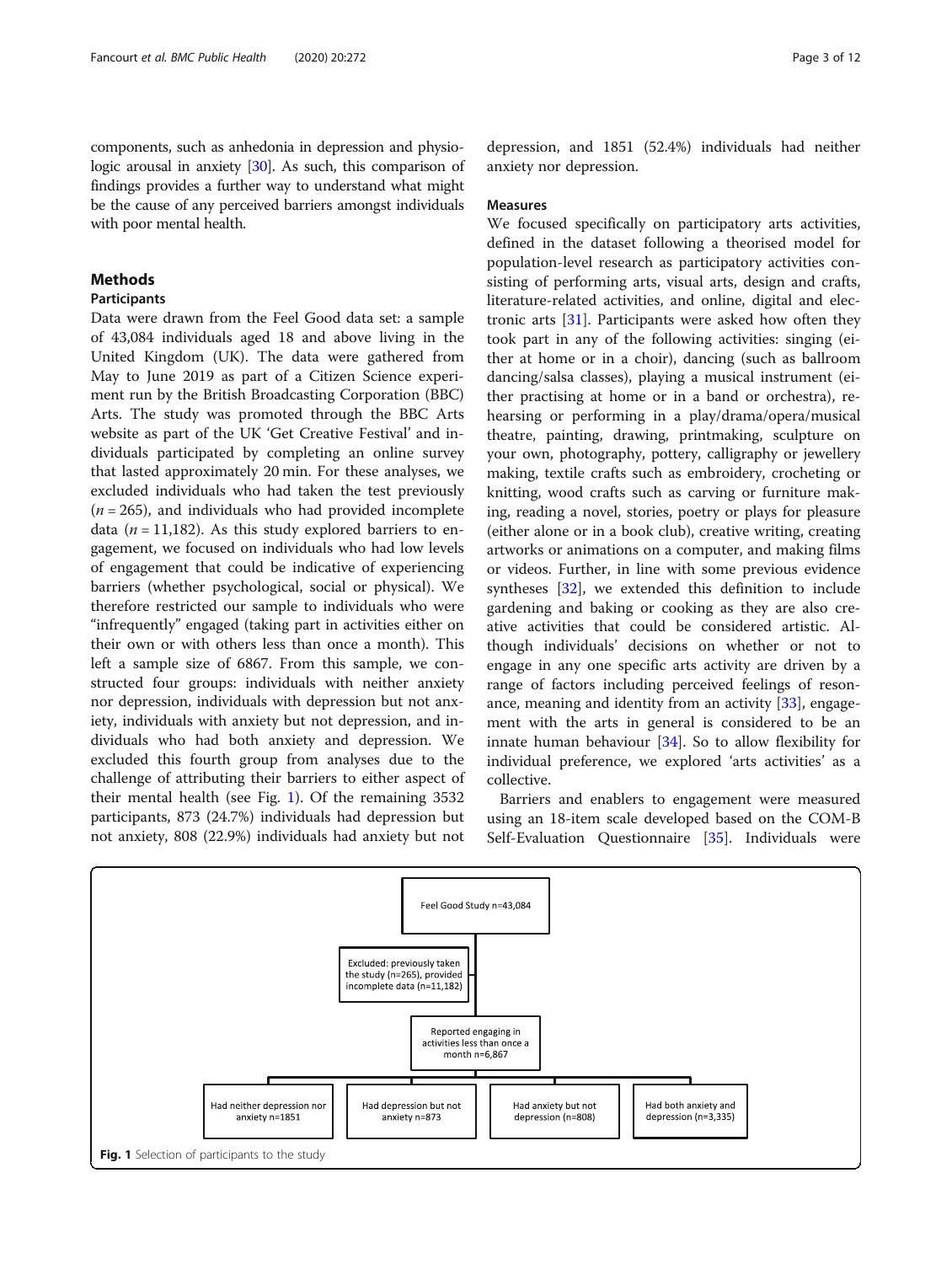asked to select in binary form items that would encourage them to engage more frequently in arts activities, with three questions each to represent psychological capabilities, physical capabilities, social opportunities, physical opportunities, automatic motivations and reflective motivations. For example, to measure physical opportunity participants answered yes/no to the item: "In order to engage more in arts activities, I would need to have more time to do it (e.g. having time to yourself or capacity away from other commitments)." Individuals who selected any item in each of the six categories was categorised as having experienced a barrier within that category, although sensitivity analyses tested more stringent cut-offs. Overall, the scale had a Cronbach's alpha of 0.85, with subscale alphas of 0.63 for capabilities, 0.66 for opportunities, and 0.73 for motivations. The full scale is available in the [supplementary material](#page-10-0).

Depression was measured using the 8-item Centre for Epidemiologic Studies Depression Scale (CES-D) [\[36](#page-11-0)]. This assesses negative affect symptoms or somatic complaints experienced in the past week using a binary reporting scale, with the total number of symptoms summed (0–8). Validation studies comparing results to diagnostic interviews have shown that a score of 3 or greater can be taken to denote the presence of mild depression, and scores of 4 or greater can be taken to denote the presence of moderate-severe depression [[37](#page-11-0), [38\]](#page-11-0). In our main analyses, individuals were categorised as "having depression" if they showed symptoms of mild, moderate or severe depression (a score of 3+), and "not having depression" if they had a score of 0–2. In our supplementary analyses, we tested moderate-severe depression more specifically, so individuals were categorised as "having depression" if they had a score of 4+ and "not having depression" if they had a score of 0–3.

Anxiety was measured using the 7-item Generalised Anxiety Disorder Questionnaire (GAD-7) [\[39](#page-11-0)]. This assesses how often individuals have been bothered by problems relating to anxiety in the past 2 weeks from not at all (score 0), on several days (score of 1), on more than half the days (score of 2), or nearly every day (score of 3). Scores are then summed to provide a total from 0 to 21. Scores of 5+ are considered as mild anxiety, 10+ as moderate anxiety, and  $15+$  as severe anxiety [[39\]](#page-11-0). In our main analyses, individuals were categorised as "anxious" if they showed symptoms of mild, moderate or severe anxiety (a score of 5+), and "not anxious" if they had a score of 0–4. In our supplementary analyses, we tested moderate-severe anxiety more specifically, so individuals were categorised as "anxious" if they had a score of 10+ and "not anxious" if they had a score of 0–9.

Covariates were identified through directed acyclic graphs (DAGs) as: age (categorised as 18–30, 31–49, 50–64, and 65+), gender, ethnicity (white British vs

other), employment status (in full-time employment, in part-time employment, retired or not working), educational attainment (no formal qualifications, qualifications to age 16/GCSEs/O-levels, qualifications to age 18/Alevels, degree or post-school qualifications, or postgraduate degree), household income (<£16,000, £16,000–£29, 999, £30,000–£59,999, £60,000–£89,999, £90,000–£119, 999, or  $> \pounds 120,000$ , type of area of dwelling (city, town, village or isolated dwelling), frequency of socialising with friends or family (once or twice a year, every few months, once or twice a month, once or twice a week, three or more times a week), physical activity (number of days in the past week in which 30 min or more of moderate or vigorous exercise has been undertaken), presence of any chronic or long-standing illness, chronic pain (none, mild, moderate or severe), presence of any problems affecting mobility, and personality (using a version of the Midlife Development Inventory which measures the five major personality traits  $[40]$  $[40]$ .

#### **Statistics**

We compared demographics amongst those with and without depression and anxiety using one-way ANO-VAs, Kruskal Wallis tests, and chi square tests. We then used logistic regression models to explore whether any differences held when accounting for potential explanatory factors. All model assumptions were met. In order to identify the proportion of the association explained by different factors, we built our models sequentially, calculating the percentage of protective association explained (PPAE) by the inclusion of different factors at each stage [[41\]](#page-11-0). PPAE =  $(OR (E + C + X) - OR (E + C)) / (1 - OR)$  $(E+C)$  \* 100, where OR = odds ratio, E = exposure, C = covariates, and  $X =$  explanatory variable being tested.

As sensitivity analyses, we re-ran analyses using (i) covariates individually rather than grouped in categories (Supplementary Table [1](#page-10-0)), (ii) alternative cut-offs for anxiety and depression that only included those with moderate-severe depression or anxiety (Supplementary Table [2\)](#page-10-0), and (iii) alternative cut-offs for COM-B components, requiring individuals to cite more than one element or to cite all three elements for it to count as an overall motivator (Supplementary Tables [3](#page-10-0) and [4](#page-10-0)). All analyses were run in Stata v14.

# Results

## **Demographics**

Of the whole sample, 10.8% were aged 18–30, 43.4 were aged 31–49, 35.1% were aged 50–64, and 10.8% were aged 65+. 58.2% were female and 87.3% were of white ethnicity. All of the sample engaged with arts activities less than once a month. As a whole, the sample showed good variability across all demographic factors. There was good similarity amongst individuals with depression,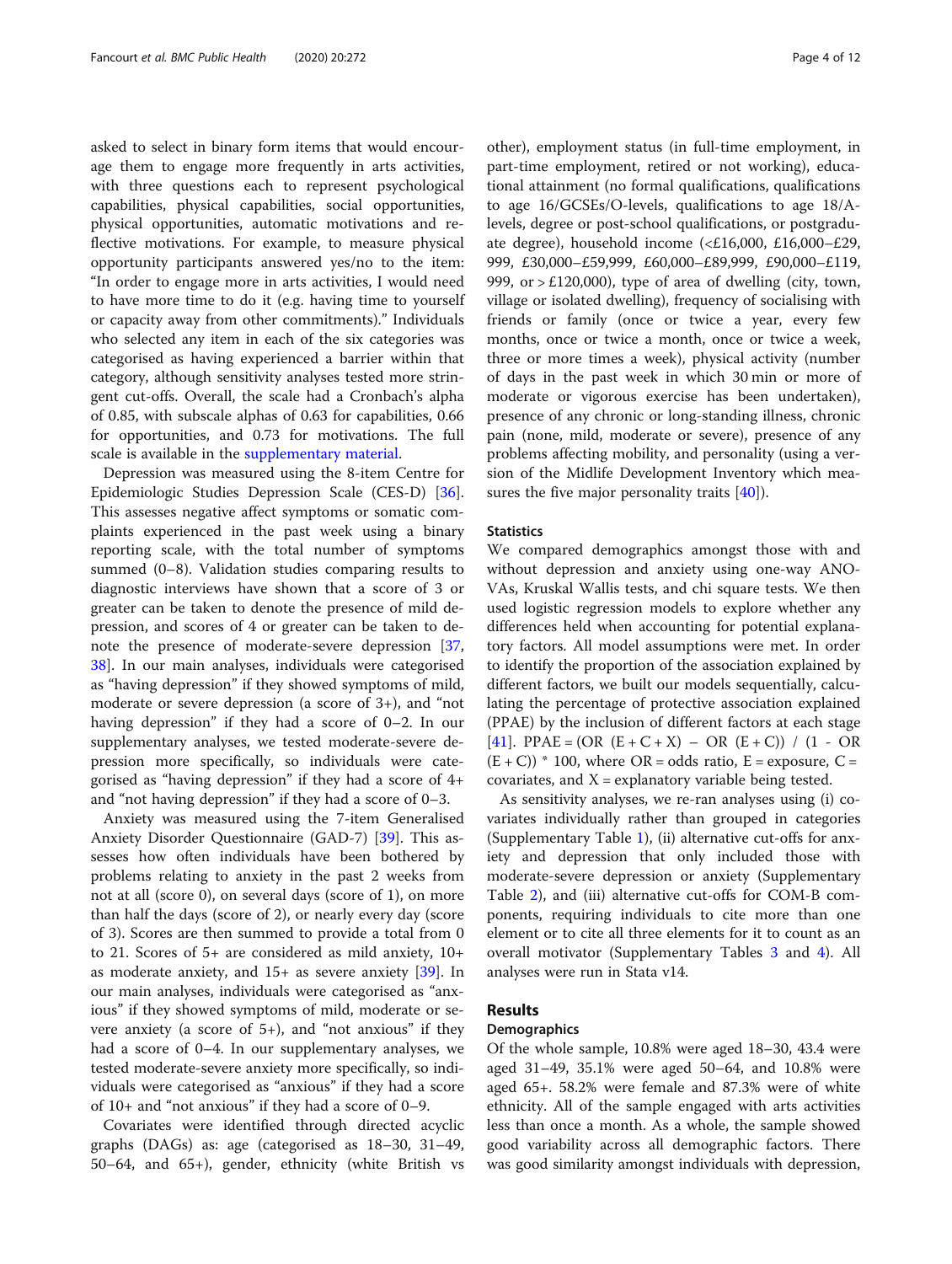anxiety, and neither in terms of ethnicity, educational attainment, the type of area in which they lived, and in certain aspects of personality type. However, there were differences in all other demographic factors (Table [1](#page-5-0)).

## Capabilities

The pattern of reporting for capabilities, opportunities and motivations is shown in Table [2.](#page-6-0) 84.7% of individuals with depression, 86.3% of individuals with anxiety and 77.5% of individuals with no mental health problems reported that they would be more likely to engage in arts activities if they had greater psychological capabilities. These include knowing about different types of artistic activities, feeling more mentally capable of participating, and being able to make a plan for when and how to engage. Individuals with depression had a 65% higher odds of reporting psychological capabilities as a factor that would enhance engagement than individuals with no mental health problems, and individuals with anxiety had a 74% higher odds (Table [3](#page-7-0)). 21.5% of the association for depression and 36.5% of the association for anxiety was explained by factors such as personality and socio-economic status (SES) and, especially for people with depression, how frequently they engaged in physical activities. However, the association remained significant even when accounting for these factors.

Further, 90.2% of individuals with depression, 91.0% of individuals with anxiety and 83.7% of individuals with no mental health problems reported that they would be more likely to engage in arts activities if they had greater physical capabilities (80% higher odds of reporting for individuals with depression and 88% higher odds for individuals with anxiety) (Tables [2](#page-6-0) and [3\)](#page-7-0). These include being skilled an activity, overcoming physical illness or limitations, and having sufficient energy and strength to engage. 36.3% of the association for depression and 28.4% of the association for anxiety was explained by factors such as physical health conditions, and personality. However, the association remained significant even when accounting for these factors.

## **Opportunities**

In relation to opportunities, 73.0% of individuals with depression, 77.7% of individuals with anxiety and 66.1% of individuals with no mental health problems reported that they would be more likely to engage in arts activities if they had greater social opportunities (43% higher odds of reporting for individuals with depression and 79% higher odds for individuals with anxiety) (Tables [2](#page-6-0) and [3\)](#page-7-0). These include knowing more people who engage in arts activities, having more support and encouragement from peers to engage, and feeling it is socially acceptable to engage. 14.0% of the association for depression and 10.1% of the association for anxiety was explained by factors such as SES, personality and engagement in physical activity. However, the association remained significant even when accounting for these factors.

However, individuals with depression did not report that they would be more likely to engage in arts activities if they had greater *physical opportunities*. These include having more time to engage, being able to afford the transport, resources or fees to engage, and having activities more easily accessible to engage in. 88.0% of individuals with depression, 90.2% of individuals with anxiety and 85.7% of individuals with no mental health problems reported that more physical opportunities would make them more likely to engage in arts activities (Table [2](#page-6-0)). There were higher odds of reporting physical opportunities as a factor that would enhance engagement amongst individuals with anxiety compared to individuals with no mental health problems (41% higher odds), but was attenuated by inclusion of other factors, with SES in particular explaining the initial association (Table [3](#page-7-0)).

#### **Motivations**

In relation to motivations, 93.0% of individuals with depression, 93.9% of individuals with anxiety and 89.3% of individuals with no mental health problems reported that they would be more likely to engage in arts activities if they had greater automatic motivations (63% higher odds of reporting for individuals with depression and 74% higher odds for individuals with anxiety) (Table [2\)](#page-6-0). These include having a habit of engaging, enjoying engaging and feeling a benefit from engaging. 7.9% of the association for depression and 17.6% of the association for anxiety was explained respectively by factors such as SES and engagement in physical activity (Table [3\)](#page-7-0). However, the association remained significant even when accounting for these factors.

Finally, 88.0% of individuals with depression, 90.6% of individuals with anxiety and 84.1% of individuals with no health problems reported that they would be more likely to engage in arts activities if they had greater reflective motivations (41% higher odds of reporting for individuals with depression and 77% higher odds for individuals with anxiety) (Tables [2](#page-6-0) and [3\)](#page-7-0). These include believing there are benefits from engaging, having a goal to achieve, and feeling more artistic as a person. 9.8% of the association for depression and 14.3% of the association for anxiety was explained respectively by factors such as personality and SES. However, the association remained significant even when accounting for these factors.

## Sensitivity analyses

The pattern of results was maintained when restricting our definition of depression and anxiety to moderate-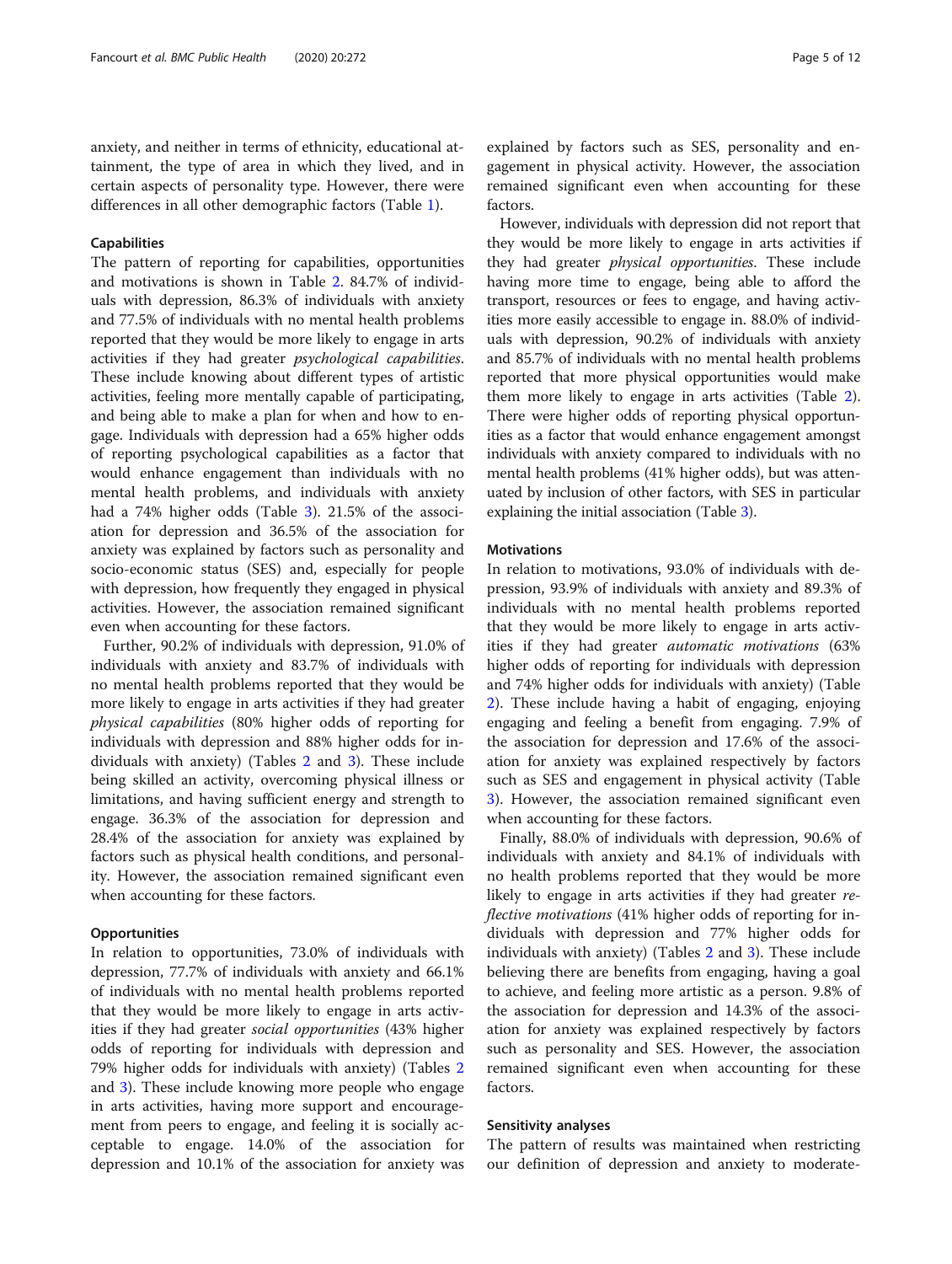# <span id="page-5-0"></span>Table 1 Demographics of sample for study 1: individuals who do not engage regularly in arts activities

|                                                 | Neither<br>$n = 1851$ | Individuals with depression<br>$n = 873$ | Individuals with anxiety<br>$n = 808$ | р      |
|-------------------------------------------------|-----------------------|------------------------------------------|---------------------------------------|--------|
| Age, %                                          |                       |                                          |                                       | < .001 |
| $18 - 30$                                       | 9.6                   | 10.0                                     | 14.6                                  |        |
| $31 - 49$                                       | 40.7                  | 43.9                                     | 48.5                                  |        |
| $50 - 64$                                       | 36.5                  | 36.1                                     | 30.9                                  |        |
| $65+$                                           | 13.2                  | 10.1                                     | 5.9                                   |        |
| Gender, % female                                | 55.3                  | 56.0                                     | 67.2                                  | < .001 |
| Ethnicity, % white British                      | 87.0                  | 88.0                                     | 87.1                                  | .78    |
| Employment, %                                   |                       |                                          |                                       | < .001 |
| In full-time employment                         | 57                    | 57.3                                     | 63.0                                  |        |
| In part-time employment                         | 22.9                  | 22.1                                     | 22.5                                  |        |
| Retired                                         | 15.5                  | 11.5                                     | 8.2                                   |        |
| Not working                                     | 4.7                   | 9.2                                      | 6.3                                   |        |
| Educational attainment, %                       |                       |                                          |                                       | .05    |
| No qualifications                               | 3.7                   | 4.0                                      | 3.8                                   |        |
| Qualifications to age 16                        | 11.4                  | 13.1                                     | 11.3                                  |        |
| Qualifications to age 18                        | 12.9                  | 14.7                                     | 14.1                                  |        |
| Degree/post-school qualification                | 45.4                  | 44.3                                     | 40.5                                  |        |
| Postgraduate degree                             | 26.6                  | 23.9                                     | 30.3                                  |        |
| Household income, %                             |                       |                                          |                                       | < .001 |
| $<$ £16,000                                     | 6.3                   | 12.1                                     | 6.3                                   |        |
| £16,000-£29,999                                 | 17.2                  | 20.6                                     | 15.8                                  |        |
| £30,000-£59,999                                 | 35.3                  | 34.8                                     | 38.4                                  |        |
| £60,000-£89,999                                 | 21.9                  | 18.9                                     | 22.9                                  |        |
| £90,000-£119,999                                | 9.8                   | 6.3                                      | 9.3                                   |        |
| > £120,000                                      | 9.5                   | 7.2                                      | 7.3                                   |        |
| Type of area of dwelling, %                     |                       |                                          |                                       | .60    |
| City                                            | 30.6                  | 33.8                                     | 32.2                                  |        |
| Town                                            | 43.7                  | 41.7                                     | 42.1                                  |        |
| Village                                         | 20.8                  | 19.8                                     | 21.8                                  |        |
| Isolated dwelling                               | 4.9                   | 4.7                                      | 4.0                                   |        |
| Frequency of socialising, %                     |                       |                                          |                                       | <.001  |
| Once or twice a year                            | 5.8                   | 10.1                                     | 5.0                                   |        |
| Every few months                                | 17.0                  | 21.9                                     | 18.8                                  |        |
| Once or twice a month                           | 32.6                  | 33.6                                     | 34.4                                  |        |
| Once or twice a week                            | 34.3                  | 29.9                                     | 34.5                                  |        |
| Three or more times a week                      | 10.3                  | 4.6                                      | 7.3                                   |        |
| Number of days exercise in past week, mean (SD) | 3.9(2.1)              | 3.3(2.0)                                 | 3.7(2.0)                              | < .001 |
| Chronic or long-standing illness, %             | 11.4                  | 18.4                                     | 13.1                                  | < .001 |
| Chronic pain, %                                 |                       |                                          |                                       | < .001 |
| None                                            | 71.7                  | 61.1                                     | 65.4                                  |        |
| Mild                                            | 21.3                  | 27.0                                     | 24.4                                  |        |
| Moderate                                        | $6.0\,$               | 10.1                                     | 9.4                                   |        |
| Severe                                          | $1.0\,$               | $1.8\,$                                  | 0.9                                   |        |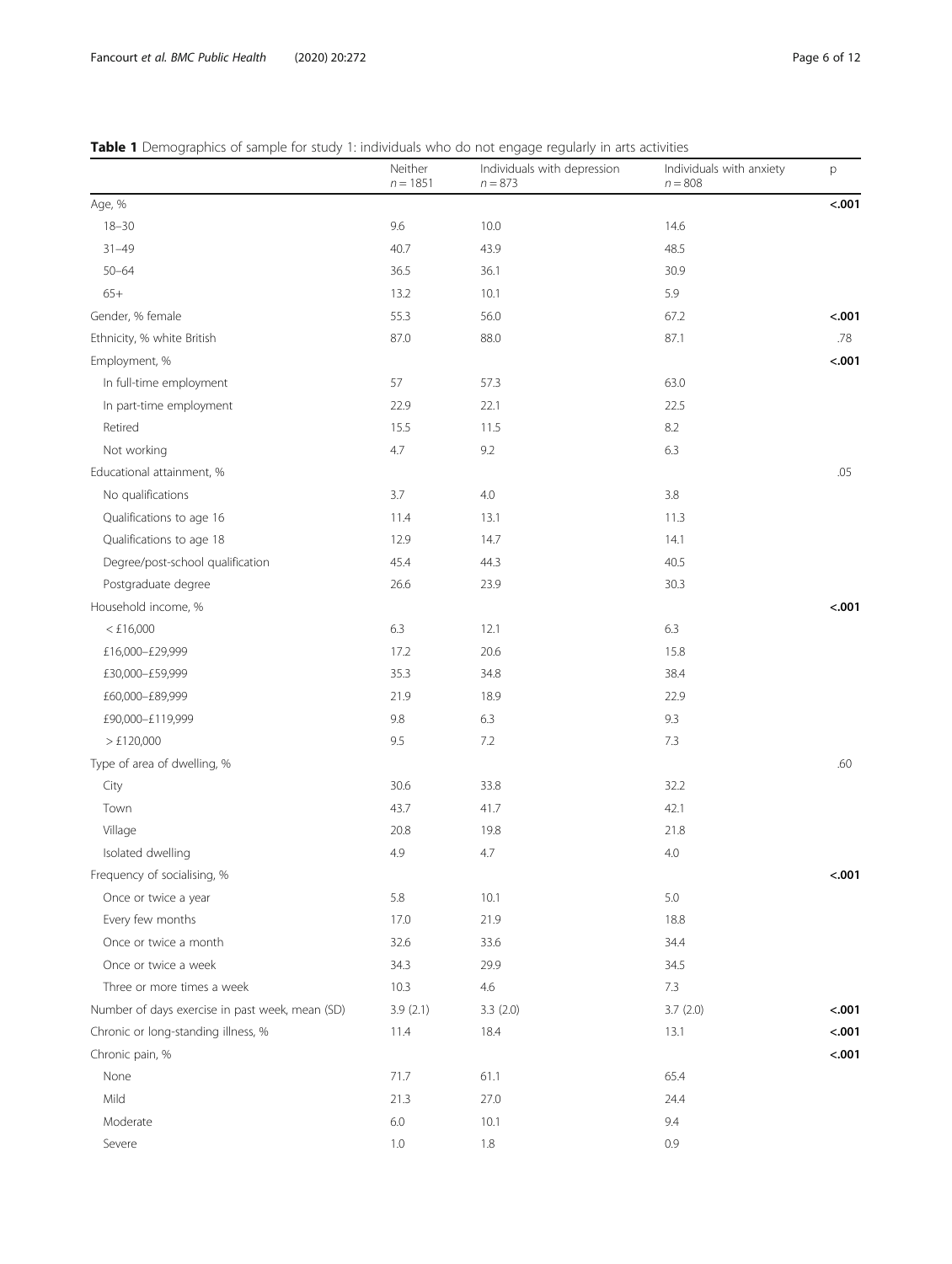<span id="page-6-0"></span>

|  |  |  | Table 1 Demographics of sample for study 1: individuals who do not engage regularly in arts activities (Continued) |
|--|--|--|--------------------------------------------------------------------------------------------------------------------|
|  |  |  |                                                                                                                    |

|                                      | Neither<br>$n = 1851$ | Individuals with depression<br>$n = 873$ | Individuals with anxiety<br>$n = 808$ | p      |
|--------------------------------------|-----------------------|------------------------------------------|---------------------------------------|--------|
| Mobility problems, %                 | 3.9                   | 6.3                                      | 3.2                                   | .003   |
| Extravert personality, mean (SD)     | 10.0(2.3)             | 9.7(2.1)                                 | 10.0(2.1)                             | < .001 |
| Open personality, mean (SD)          | 11.0(2.1)             | 11.0(2.1)                                | 11.1(2.1)                             | .44    |
| Agreeable personality, mean (SD)     | 11.2(2.6)             | 10.9(2.4)                                | 10.7(2.5)                             | < .001 |
| Conscientious personality, mean (SD) | 12.0(1.8)             | 11.6(1.9)                                | 12.0(1.9)                             | < .001 |
| Neurotic personality, mean (SD)      | 9.5(2.3)              | 9.9(2.3)                                 | 10.9(2.3)                             | < .001 |

severe, with the exception that physical opportunities remained a significant factor reported as likely to enhance engagement amongst individuals with anxiety (but not depression) (see Supplementary Table [2\)](#page-10-0). Results were also consistent when applying more stringent cutoffs to the number of items within each factor that had to be selected for that factor to count as a behavioural motivator to engagement (see Supplementary Tables [3](#page-10-0) and [4](#page-10-0)). The only exception was that the finding for physical capabilities for individuals with depression was entirely explained when requiring participants to report all three items within that factor for it to be considered a barrier to participation.

# **Discussion**

This study found that individuals with depression and anxiety felt they would be more likely to engage in arts activities if they had greater psychological and physical capabilities, more social opportunities, and stronger automatic and reflective motivations to engage. However, they did not feel that more physical opportunities would affect their engagement. In considering which factors could be addressed to support greater engagement amongst individuals with poor mental health, we mapped our findings to the Behaviour Change Wheel (a framework of behavioural intentions) [\[9](#page-11-0), [35\]](#page-11-0), and a taxonomy of 93 Behaviour Change Techniques [\[42](#page-11-0)]. These mappings pair behavioural influences (i.e. the COM-B model dimensions of Capability, Opportunity, Motivation), with the types of behaviour change interventions and techniques that are likely to be relevant and effective to targeting identified influences on the behaviour of interest. This in turn provides a systematic basis for moving from 'behavioural diagnosis' of barriers/enablers

to selecting intervention strategies to overcome these, which are discussed more below.

Overall, these findings suggest that for individuals with poor mental health, there are certain barriers to participation that are not felt as strongly by those without mental health problems. People with depression and anxiety both reported that enhanced feelings of capability would encourage them to engage more with arts activities. This suggests that, compared to people without mental health problems, these individuals feel less psychologically capable of engaging (e.g. they know less about different types of activities available, feel less mentally capable of engaging, or are less confident in making plans for when and how to engage) and less physically capable (e.g. they feel less skilled in specific arts activities, feel they have physical limitations to overcome, or feel they lack energy or strength to engage). Personality explained the largest amount of this difference, in particular levels of conscientiousness in people with depression and levels of neuroticism in both groups. Our analyses showed that individuals with depression had lower levels of conscientiousness and both groups had higher levels of neuroticism than people without mental health problems. So adjusting for personality helped to explain some of the difference in capacity. This builds on previous research which has shown how personality traits such as conscientiousness have been associated with better mental health and with aspects of psychological capability such as self-efficacy [[43,](#page-11-0) [44](#page-11-0)]. Our results also suggest that people with depression and anxiety have lower perceived *physical capability* to engage. This was partly explained by differences in physical health, in particular higher levels chronic illness and chronic pain in people with poor mental health, and

Table 2 Percentage of individuals reporting that one or more item in each factor would encourage more engagement with arts activities

|                                                     | <b>CAPABILITIES</b> |          | <b>OPPORTUNITIES</b> |          | <b>MOTIVATIONS</b> |                    |
|-----------------------------------------------------|---------------------|----------|----------------------|----------|--------------------|--------------------|
|                                                     | PSYCHOLOGICAL       | PHYSICAL | SOCIAL               | PHYSICAL | automatic          | <b>REFI ECTIVE</b> |
| Individuals with depression                         | 84.7%               | 90.2%    | 73.0%                | 88.0%    | 93.0%              | 88.0%              |
| Individuals with anxiety                            | 86.3%               | 91.0%    | 77.7%                | 90.2%    | 93.9%              | 90.6%              |
| Individuals who have neither depression nor anxiety | 77.5%               | 83.7%    | 66.1%                | 85.7%    | 89.3%              | 84.1%              |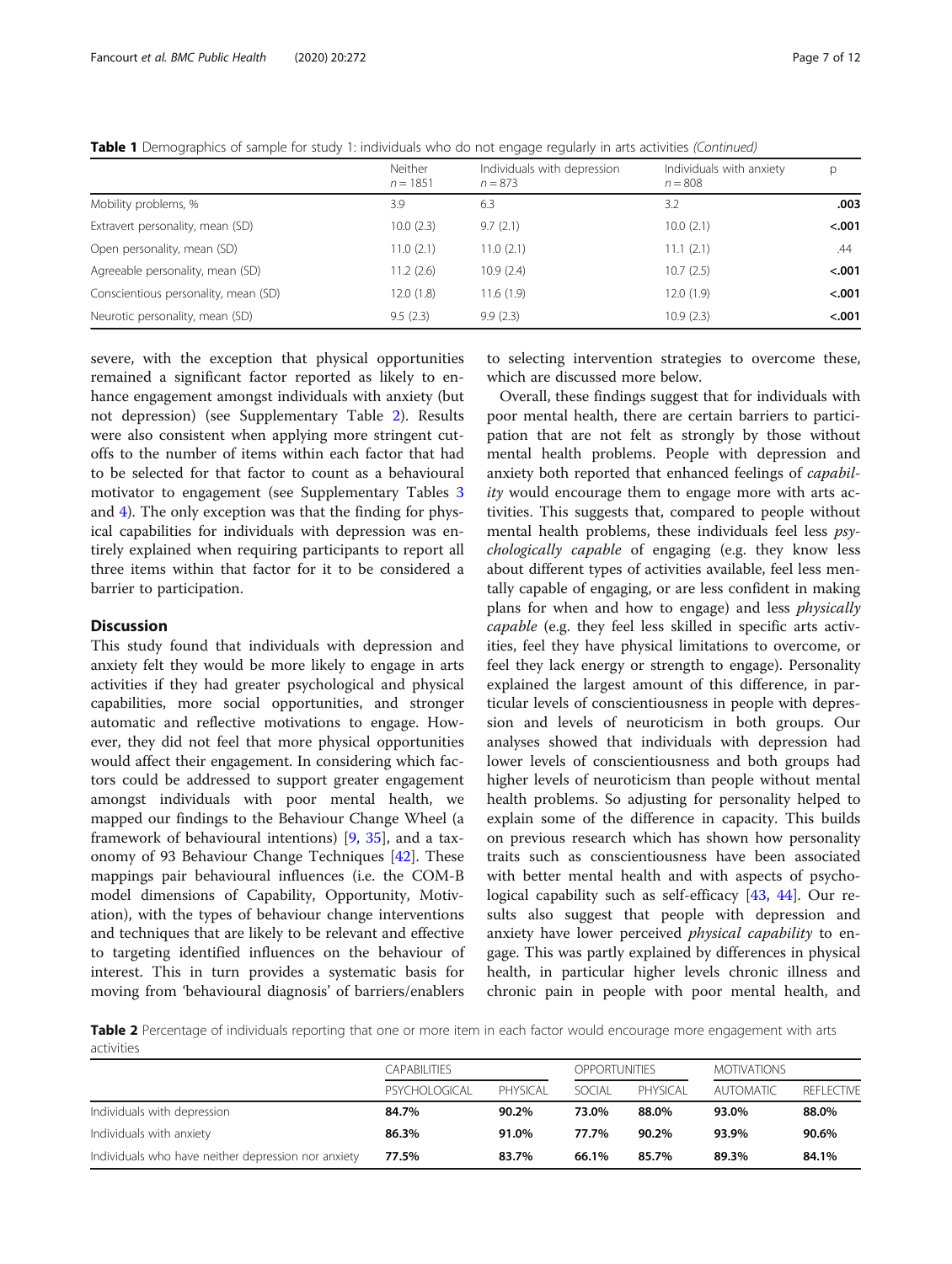|                                                                                                                                                                                                                                                                                                                                                                                                                                                                                                                                                                                                                                                                                                                                                                                                                           |                | CAPABILITIES         |                       |                   |           |          |                | OPPORTUNITIES |          |                          |            |        |               | MOTIVATIONS |          |                 |            |          |
|---------------------------------------------------------------------------------------------------------------------------------------------------------------------------------------------------------------------------------------------------------------------------------------------------------------------------------------------------------------------------------------------------------------------------------------------------------------------------------------------------------------------------------------------------------------------------------------------------------------------------------------------------------------------------------------------------------------------------------------------------------------------------------------------------------------------------|----------------|----------------------|-----------------------|-------------------|-----------|----------|----------------|---------------|----------|--------------------------|------------|--------|---------------|-------------|----------|-----------------|------------|----------|
|                                                                                                                                                                                                                                                                                                                                                                                                                                                                                                                                                                                                                                                                                                                                                                                                                           |                | <b>PSYCHOLOGICAL</b> |                       | PHYSICAL          |           |          | SOCIAL         |               |          | PHYSICAL                 |            |        |               | AUTOMATIC   |          |                 | REFLECTIVE |          |
|                                                                                                                                                                                                                                                                                                                                                                                                                                                                                                                                                                                                                                                                                                                                                                                                                           | $\infty$       | 95% CI               | PPAE                  | $\frac{1}{2}$     | 95% CI    | PPAE     | E              | 95CI          | PPAE     | E                        | 95CI       | PPAE   | OR            | 95CI        | PPAE     | E               | 95CI       | PPAE     |
| NDIVIDUALS WHO DO NOT ENGAGE: COMPARING RESPONSES OF THOSE WHO HAVE DEPRESSION (BUT NOT ANXIETY) TO THOSE WHO DO NOT HAVE DEPRESSION                                                                                                                                                                                                                                                                                                                                                                                                                                                                                                                                                                                                                                                                                      |                |                      |                       |                   |           |          |                |               |          |                          |            |        |               |             |          |                 |            |          |
| Basic model                                                                                                                                                                                                                                                                                                                                                                                                                                                                                                                                                                                                                                                                                                                                                                                                               | 1.65           | 1.32,2.05            |                       | $\frac{8}{1}$     | 39,2.33   |          | 1.43           | 1.19, 1.71    |          | 1.25                     | 0.97,1.60  |        | 3<br>-        | 1.20,2.20   |          | $\frac{4}{4}$   | 1.11,1.79  |          |
| + Demographics                                                                                                                                                                                                                                                                                                                                                                                                                                                                                                                                                                                                                                                                                                                                                                                                            | <b>1.63</b>    | 1.31,2.03            | 3.08%                 | $\frac{8}{1}$     | 39,2.33   | 0.00%    | 1.43           | 1.19, 1.71    | 0.00%    | 119                      | 0.92, 1.54 |        | $\frac{8}{2}$ | 1.17,2.15   | 7.94%    | $\ddot{ }$      | 1.10,1.78  | 2.44%    |
| $-555$                                                                                                                                                                                                                                                                                                                                                                                                                                                                                                                                                                                                                                                                                                                                                                                                                    | <b>SS</b>      | 1.28,1.98            | 9.23%                 | <b>EZ1</b>        | 35,2.27   | 6.25%    | $\frac{39}{2}$ | 1.16,1.66     | 9.30%    | 001                      | 0.84, 1.41 |        | ڢ             | 1.18,2.18   | 4.76%    | $\frac{137}{2}$ | 1.07, 1.74 | 9.76%    |
| + Urbanisation                                                                                                                                                                                                                                                                                                                                                                                                                                                                                                                                                                                                                                                                                                                                                                                                            | 1.64           | 1.32,2.04            | 1.54%                 | م<br>ج            | 38,2.31   | 1.25%    | 1.43           | 1.19, 1.71    | 0.00%    | 1.25                     | 0.98, 1.61 |        | 1.62          | 1.19,2.19   | 1.59%    | $\frac{14}{1}$  | 1.11,1.79  | 0.00%    |
| + Physical health                                                                                                                                                                                                                                                                                                                                                                                                                                                                                                                                                                                                                                                                                                                                                                                                         | 1.65           | 1.32,2.05            | 0.00%                 | <u>ავ</u>         | 28,2.16   | 17.50%   | 1.42           | 1.18,1.70     | 2.33%    | $\bar{\leq}$             | 0.94,1.56  |        | <u>19</u>     | 1.23,2.27   | $-6.35%$ | 143             | 1.12, 1.82 | $-4.88%$ |
| + Social activity                                                                                                                                                                                                                                                                                                                                                                                                                                                                                                                                                                                                                                                                                                                                                                                                         | 1.67           | 1.34,2.09            | $-3.08%$              | <b>SS1</b>        | .41,2.36  | $-2.50%$ | 1.44           | 1.20, 1.72    | $-2.33%$ | $\overline{\phantom{0}}$ | 0.93, 1.54 |        | $\frac{6}{2}$ | 1.20,2.20   | 1.59%    | 143             | 1.12, 1.82 | $-4.88%$ |
| + Physical activity                                                                                                                                                                                                                                                                                                                                                                                                                                                                                                                                                                                                                                                                                                                                                                                                       | 1.59           | 1.28,1.98            | 9.23%                 |                   | 31,2.20   | 12.50%   | 141            | 1.18,1.69     | 4.65%    | ΞI                       | 0.91,1.51  |        | 1.57          | 1.16,2.13   | 9.52%    | $\bar{z}$       | 1.10,1.78  | 2.44%    |
| + Personality                                                                                                                                                                                                                                                                                                                                                                                                                                                                                                                                                                                                                                                                                                                                                                                                             | 1.57           | 1.26,1.96            | 12.31%                | $\overline{5}$    | 32,2.22   | 10.00%   | $\ddot{ }$     | 1.16,1.67     | 6.98%    | 1.22                     | 0.94,1.56  |        | $\frac{6}{1}$ | 1.18,2.17   | 4.76%    | 1.38            | 1.09,1.76  | 7.32%    |
| Fully-adjusted                                                                                                                                                                                                                                                                                                                                                                                                                                                                                                                                                                                                                                                                                                                                                                                                            | $\frac{51}{2}$ | 1.20,1.90 21.54%     |                       | 1.51              | 16,1.98   | 36.25%   | 1.37           | 1.13,1.65     | 13.95%   | 0.94                     | 0.72, 1.24 |        | 1.58          | 1.15,2.18   | 7.94%    | 137             | 1.06,1.76  | 9.76%    |
| NDIVIOUALS WHO DO NOT ENGAGE: COMPARING RESPONSES OF THOSE WHO HAVE ANXIETY (BUT NOT DE DE PRESSION) TO THOSE WHO DO NOT HAVE ANXIETY                                                                                                                                                                                                                                                                                                                                                                                                                                                                                                                                                                                                                                                                                     |                |                      |                       |                   |           |          |                |               |          |                          |            |        |               |             |          |                 |            |          |
| Basic model                                                                                                                                                                                                                                                                                                                                                                                                                                                                                                                                                                                                                                                                                                                                                                                                               |                | 1.74 1.38,2.19       |                       | 1.88              | 43,2.47   |          | 1.79           | 1.47,2.17     |          | 1.41                     | 1.07, 1.85 |        | 1.74          | 1.25, 2.42  |          | I77             | 1.36,2.32  |          |
| + Demographics                                                                                                                                                                                                                                                                                                                                                                                                                                                                                                                                                                                                                                                                                                                                                                                                            | <b>1.62</b>    |                      | 1.28,2.05 16.22% 1.81 |                   | 38,2.39   | 7.95%    | 1.76           | 1.45, 2.14    | 3.80%    | $\frac{5}{11}$           | 0.87, 1.52 | 63.41% | 1.55          | 1.11,2.17   | 25.68%   | $\overline{1}$  | 1.29,2.23  | 9.09%    |
| $+$ SES                                                                                                                                                                                                                                                                                                                                                                                                                                                                                                                                                                                                                                                                                                                                                                                                                   | ⊵              | 1.34,2.14            | 5.41%                 | 86.1              | .42, 2.45 | 2.27%    | 1.77           | 1.45, 2.14    | 2.53%    | 1.22                     | 0.92,1.62  | 46.34% | <b>991</b>    | 1.19,2.32   | 10.81%   | 1.76            | 1.34,2.31  | 1.30%    |
| + Urbanisation                                                                                                                                                                                                                                                                                                                                                                                                                                                                                                                                                                                                                                                                                                                                                                                                            | 1.74           | 1.38,2.19            | 0.00%                 | $\frac{86}{2}$    | .42, 2.45 | 2.27%    | <b>PZ1</b>     | 1,48,2.18     | 0.00%    | $\frac{1}{4}$            | 1.07, 1.85 | 0.00%  | 1.72          | 1.24,2.39   | 2.70%    | 1.77            | 1.35,2.31  | 0.00%    |
| + Physical health                                                                                                                                                                                                                                                                                                                                                                                                                                                                                                                                                                                                                                                                                                                                                                                                         | <b>ES</b>      | 1.37,2.18            | 1.35%                 | $\ddot{a}$        | 40,2.42   | 4.55%    | $\frac{8}{1}$  | 1.48,2.18     | $-1.27%$ | 137                      | 1.04, 1.81 | 9.76%  | 1.76          | 1.26,2.44   | $-2.70%$ | $\frac{8}{1}$   | 1.37,2.35  | $-3.90%$ |
| + Social activity                                                                                                                                                                                                                                                                                                                                                                                                                                                                                                                                                                                                                                                                                                                                                                                                         | r.             | 1.37,2.18            | 1.35%                 | βġ                | .42, 2.45 | 1.14%    | <b>PZ1</b>     | 1.48,2.18     | 0.00%    | 1.38                     | 1.05,1.82  | 7.32%  | <b>1.73</b>   | 1.25, 2.41  | 1.35%    | לכו             | 1.35,2.31  | 0.00%    |
| + Physical activity                                                                                                                                                                                                                                                                                                                                                                                                                                                                                                                                                                                                                                                                                                                                                                                                       | 1.72           | 1.37,2.17            | 2.70%                 | $\frac{3}{4}$     | 40,2.42   | 4.55%    | 1.78           | 1.47,2.16     | 1.27%    | 1.38                     | 1.05, 1.81 | 7.32%  | 1.72          | 1.24,2.39   | 2.70%    | 1.77            | 1.35,2.32  | 0.00%    |
| + Personality                                                                                                                                                                                                                                                                                                                                                                                                                                                                                                                                                                                                                                                                                                                                                                                                             | 1.61           | 1.27,2.04            | 17.57%                | $\overline{1.81}$ | 37,2.39   | 7.95%    | 1.75           | 1,43,2.13     | 5.06%    | 1.34                     | 1.01,1.78  | 17.07% | 1.75          | 1.25,2.46   | $-1.35%$ | $\overline{1}$  | 1.29,2.23  | 9.09%    |
| Fully-adjusted                                                                                                                                                                                                                                                                                                                                                                                                                                                                                                                                                                                                                                                                                                                                                                                                            | 1.47           | 1.15,1.88            | 36.49%                | 1.63              | 23,2.17   | 28.41%   | 1.71           | 1.39,2.09     | 10.13%   | 0.98                     | 0.73,1.32  |        | <u>1.61</u>   | 1.14,2.29   | 17.57%   | 1.66            | 1.25,2.20  | 14.29%   |
| Urbanisation = community type. Physical health = chronic lilness, chronic pain, problems affecting mobility. Social activity = frequency of meeting up with friends or family. Physical activity = number of days engaged in 3<br>Notes: Both analyses for depression and anxiety were run simultaneously and compared to those who had neither. Boldface = p <.05. PPAE = percentage of protective association explained. Basic model adjusted for frequency<br>of engagement (never, once in last 12 months, twice in last 12 months, 3–4 times in last 12 months). Demographics = age, gender, ethnicity. SES = employment status, educational attainment, household income.<br>of moderate or vigorous exercise in the past week. Personality = extraversion, openness, agreeableness, conscientiousness, neuroticism |                |                      |                       |                   |           |          |                |               |          |                          |            |        |               |             |          |                 |            |          |

<span id="page-7-0"></span>Table 3 Results from logistic regression analyses showing odds of reporting one or more factors that would encourage engagement in arts activities amongst individuals who Table 3 Results from logistic regression analyses showing odds of reporting one or more factors that would encourage engagement in arts activities amongst individuals who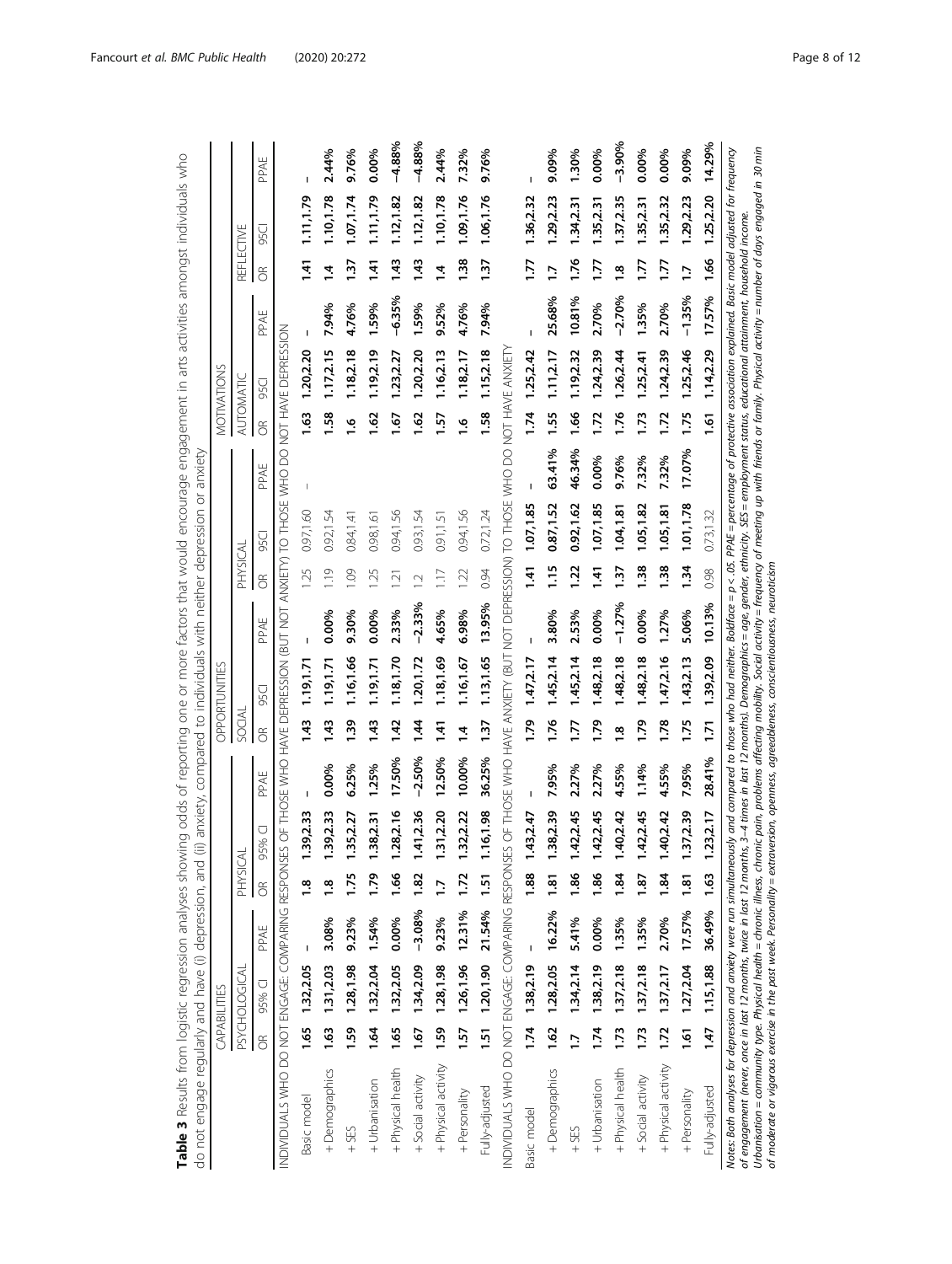lower levels of physical activity in people with depression. However, it is notable that the differences in whether perceived capability would affect engagement in arts activities remained independent of factors such as demographics, personality and physical health. This suggests that, regardless of differences in these factors between those with and without mental health problems, depression and anxiety themselves could lead to reduced perceptions of capability, with these perceptions acting as manifestations of their mental health conditions. In considering interventions that could help address these barriers, a combination of training and enabling activities that initially engage individuals through taster sessions or demonstrations and then encourage individuals through graded tasks and positive feedback could be explored in future studies to assess if these approaches can help to enhance feelings of capability (Table [4](#page-9-0)).

In relation to opportunities, there were more mixed results. There was little evidence that individuals with anxiety or depression experience fewer physical opportunities to engage. But compared to people without mental health problems, people with poor mental health appear to have fewer social opportunities to engage (e.g. they know fewer people who engage in arts activities, they feel less support and encouragement from peers to engage, or they feel it is less socially acceptable to engage). For depression, this difference in social opportunities was partly explained by socio-economic factors, suggesting that lower levels of wealth, education and employment could reduce an individual's social network who might support such engagement. However, noticeably these individuals were not just more isolated, as social activities did not explain away the association. Therefore, it appears that having a social network that engages in such activities is important, beyond just having a social network itself. Whether individuals lived in a more urban or more rural area did not explain any of the association. This suggests that there was not simply a difference in area of dwelling guiding engagement more in people with poor mental health than without (e.g. through more activities being available in urban than rural locations). For both anxiety and depression, the differences in whether perceived social opportunity would affect engagement in arts activities persisted independent of identified explanatory factors. In considering why this might be, it is relevant to explore whether people with poor mental health feel it is less socially acceptable for them to engage. Our results suggest that there was no direct discrimination based on demographic factors such as age, gender or ethnicity as consideration of these factors did not attenuate the difference in results for social opportunities, but previous research has suggested that stigma is a key barrier to arts engagement [[21](#page-11-0)]. In considering interventions that could help address these barriers, modelling interventions such as the endorsement of activities by healthcare professionals alongside enabling interventions that provide feedback to individuals that people around them approve of their engagement could be explored in future studies to assess if these approaches can improve social opportunities to engage (Table [4\)](#page-9-0).

In relation to motivations, people with poor mental health appear to have lower automatic motivations to engage in arts activities (such as less strong habits of engaging, lower enjoyment from engaging, or fewer perceived benefits from engaging) and lower reflective motivations to engage (e.g. lower beliefs in the benefits of engaging, less strong goals from engaging or less strong identities as an artistic person). Notably, whether individuals engaged in other social activities had very small associations with their motivations to engage in artistic activities. This suggests that engagement in social activities and arts activities are quite distinct and resonates with research showing independent associations between both social engagement and arts and cultural engagement and various mental and physical health outcomes [[45](#page-11-0)–[47](#page-11-0)]. Demographic and socio-economic factors explained some of the association, with young people and those who were unemployed less likely to report strong motivations to engage. However, the differential associations between those with and without mental health problems persisted independently. In considering interventions that could help address these barriers, a combination of persuasion activities such as selfmonitoring of engagement so that individuals record if they have enjoyed activities, and education activities such as providing resources on the benefits of engagement for mental health could be explored in future studies to assess if these approaches can help to enhance feelings of capability (Table [4\)](#page-9-0).

This study has a number of strengths. It used a theoretical framework to consider what the differences in capabilities, opportunities and motivations to engagement are in individuals with poor mental health. Our measures of depression and anxiety were validated and findings were consistent when applying different cutoff thresholds. Further, we were able to identify to what extent specific demographic, socio-economic, healthrelated or personality-based factors explained our findings, showing persistent differences regardless of all of these factors. However, there were several limitations. First, this sample was not nationally representative, although our sample was large and had good distribution across different factors. Second, we focused on behavioural *intentions*. This suggests that if certain factors could be addressed, people with poor mental health could be encouraged to engage more in arts activities. However, whether this would lead to altered patterns of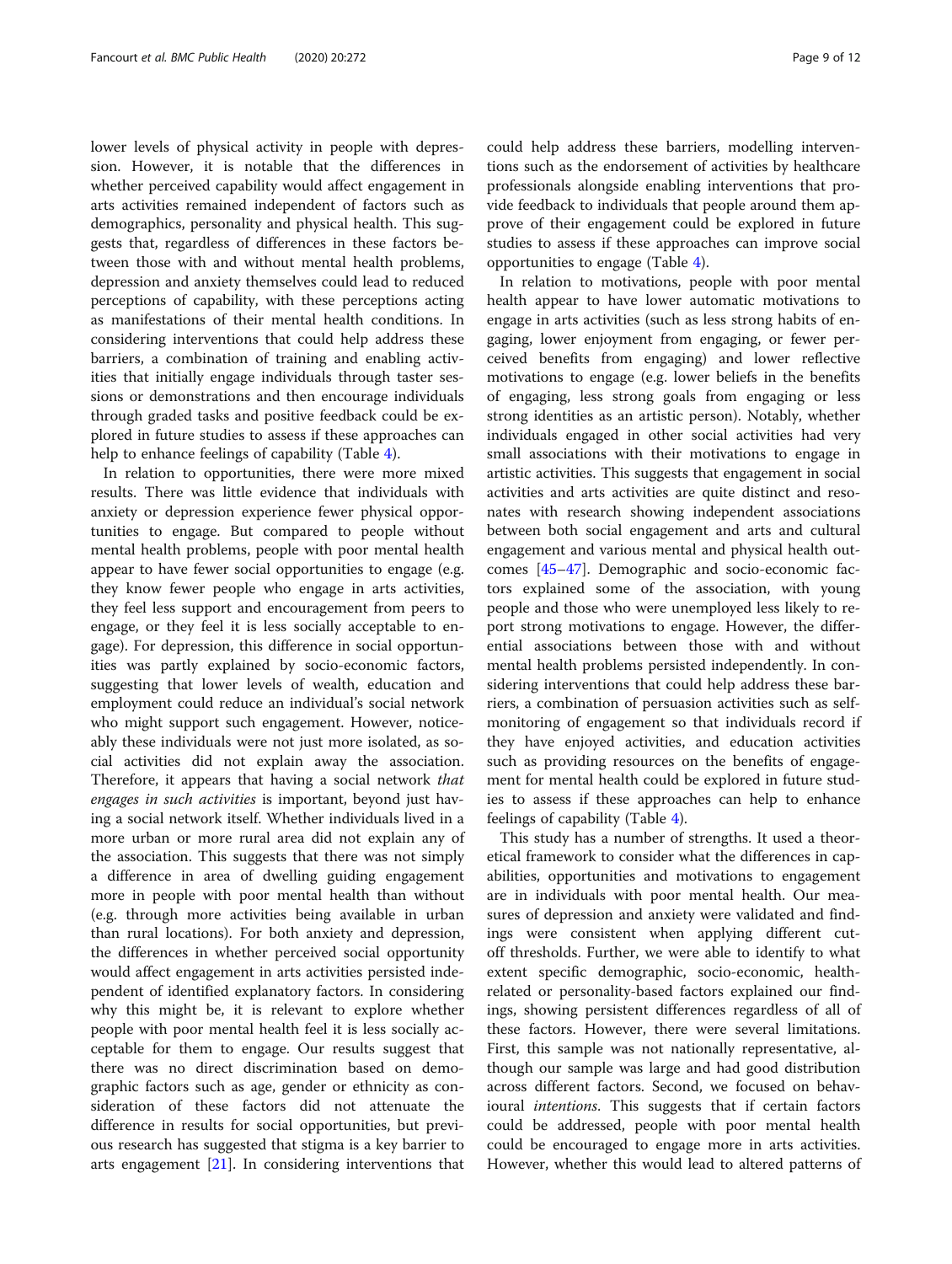<span id="page-9-0"></span>

| component<br>$COM-B$        | Example of relevant barriers to engagement in<br>arts activities                                                                                                                  | Intervention<br>type <sup>a</sup>     | Behaviour Change<br>Techniques <sup>b</sup>                                                                                                          | Example strategy to encourage engagement in arts activities                                                                                                                                                                                                                                                                                                                                                                                                                                                                                                                                                                                                                                                                                                                                                                                                                                                                                                                                                                                                                                                           |
|-----------------------------|-----------------------------------------------------------------------------------------------------------------------------------------------------------------------------------|---------------------------------------|------------------------------------------------------------------------------------------------------------------------------------------------------|-----------------------------------------------------------------------------------------------------------------------------------------------------------------------------------------------------------------------------------------------------------------------------------------------------------------------------------------------------------------------------------------------------------------------------------------------------------------------------------------------------------------------------------------------------------------------------------------------------------------------------------------------------------------------------------------------------------------------------------------------------------------------------------------------------------------------------------------------------------------------------------------------------------------------------------------------------------------------------------------------------------------------------------------------------------------------------------------------------------------------|
| Psychological<br>Capability | capable to engage, and being less confident<br>in making plans for when and how to engage<br>activities available, feeling less mentally<br>Knowing less about different types of | Enablement<br>Education               | perform the behaviour<br>Instruction on how to<br>Action planning<br>Graded tasks                                                                    | Encouragement to individuals to start small- formulating a plan to engage in one or two activities<br>An action planning template/tool to prompt individuals to formulate a plan for which activities<br>Educational resources (i.e. leaflet, websites, helplines) outlining the range of activities available<br>at a low frequency, and gradually increase number of activities/ frequency as appropriate<br>they will attend, where, when, on which days, how often.<br>in the local area and their dates and times.                                                                                                                                                                                                                                                                                                                                                                                                                                                                                                                                                                                               |
| Capability<br>Physical      | affecting participation, or having less<br>activities, having physical limitations<br>Feeling less skilled in specific arts<br>energy or strength                                 | Training                              | Feedback on behaviour<br>Instruction on how to<br>Demonstration of the<br>Behavioural practice<br>behaviour AND/OR<br>perform behaviour<br>rehearsal | Taster sessions, or drop-in training sessions, for different activities, in which individuals can receive<br>Educational resources (i.e. leaflet, websites, helplines) outlining the range of activities available in<br>Practice engaging in activities under supervision (e.g. in a class) with opportunity for feedback<br>instructions and tuition on the 'basics' or a specific skill they are struggling with, watch<br>the local area and their dates and times.<br>demonstrations of it being performed<br>and correction as needed                                                                                                                                                                                                                                                                                                                                                                                                                                                                                                                                                                           |
| Opportunity<br>Social       | friends or family, or feeling participation<br>arts activities, feeling unsupported by<br>Not knowing people who engage in<br>is not socially acceptable                          | Enablement<br>Persuasion<br>Modelling | Information about others'<br>Social practical support<br>Demonstration of the<br>Credible Source<br>behaviour<br>approval                            | Tips or direct help from individuals to seek social support from others (i.e. peers, friends and family<br>members) to engage in artistic activities. This could be identifying joint activities they can do with<br>Campaigns or resources (leaflets, websites), or social media, featuring testimonials of people with<br>others, providing reminders, verbal encouragement, support getting to/from activities if needed.<br>Opportunities for performances or showcase events for friends and family to see the product of<br>associated with this AND/OR healthcare professionals endorsing it AND/OR testimonial from<br>can receive instructions and tuition on the 'basics' or a specific skill they are struggling with,<br>friends and families also endorsing the benefits of a loved one engaging in arts activities.<br>Taster sessions, or drop-in training sessions, for different activities, in which individuals<br>depression and anxiety modelling engagement in arts activities and advocating benefits<br>watch demonstrations of it being performed<br>the activities and give direct feedback |
| Opportunity<br>Physical     | resources to engage, or easily accessible<br>Not having sufficient time to engage,<br>activities                                                                                  | Incentives                            | Practical incentive AND/<br>Material incentive<br>OR enablement                                                                                      | Provision of free activities, vouchers or financial discounts for participating in artistic activities<br>Direct referral or recommendation to attend a specific activity from a health or social care<br>professional, with follow up on attendance and experience in the activity                                                                                                                                                                                                                                                                                                                                                                                                                                                                                                                                                                                                                                                                                                                                                                                                                                   |
| Motivation<br>Automatic     | enjoying engaging, and not feeling a<br>Not having a habit of engaging, not<br>benefit from engaging                                                                              | Persuasion<br>Education               | consequences (health,<br>social, environmental)<br>Information about<br>Self-monitoring<br>Credible source                                           | with depression and anxiety modelling engagement in arts activities and advocating benefits<br>creative activities, and the evidence base for these e.g. research evidence and/or testimonials<br>associated with this AND/OR healthcare professionals endorsing it AND/OR testimonial from<br>Campaigns or resources (leaflets, websites), or social media, featuring testimonials of people<br>Educational materials and resources outlining the different types of benefits of engaging in<br>Provision of opportunity for individuals to reflect on their experience after engaging in an<br>friends and families also endorsing the benefits of a loved one engaging in arts activities.<br>artistic activity e.g. providing a diary or rating scale asking individuals to state something<br>they enjoyed from engaging in the activity.<br>from credible/relatable individuals.                                                                                                                                                                                                                                |
| Motivation<br>Reflective    | Not believing there are personal benefits from<br>not feeling artistic or imaginative as a person<br>engaging, not having a goal to achieve, and                                  | Persuasion<br>Modelling               | Identity associated with<br>behaviour change<br>Credible source<br>Self-monitoring<br>Demonstration<br>Goal setting                                  | Taster sessions, or drop-in training sessions, for different activities, to normalise the creativity or<br>Encouragement for individuals to track changes in their identity, e.g. through keeping a diary,<br>reflecting on and affirming/verbalising positive changes relating to being creative and artistic.<br>who may not identify as especially 'artistic' advocating benefits associated with engagement<br>Setting of goals to achieve e.g. performances or exhibitions to take part in, work to produce<br>Campaigns or resources (leaflets, websites), or social media, featuring testimonials of people<br>Encouragement for individuals to track changes in their health and wellbeing over a period<br>of engagement e.g. through diaries, rating scales before and after engagement<br>artistic credentials needed to engage<br>or skills to learn                                                                                                                                                                                                                                                      |
|                             |                                                                                                                                                                                   |                                       |                                                                                                                                                      | <sup>a</sup> ntervention type labels from the Behaviour Change Wheel (Michie et al. 2011); <sup>b</sup> Behaviour Change Technique (BCT) labels from BCT Taxonomy v1 (Michie et al. 2013)                                                                                                                                                                                                                                                                                                                                                                                                                                                                                                                                                                                                                                                                                                                                                                                                                                                                                                                             |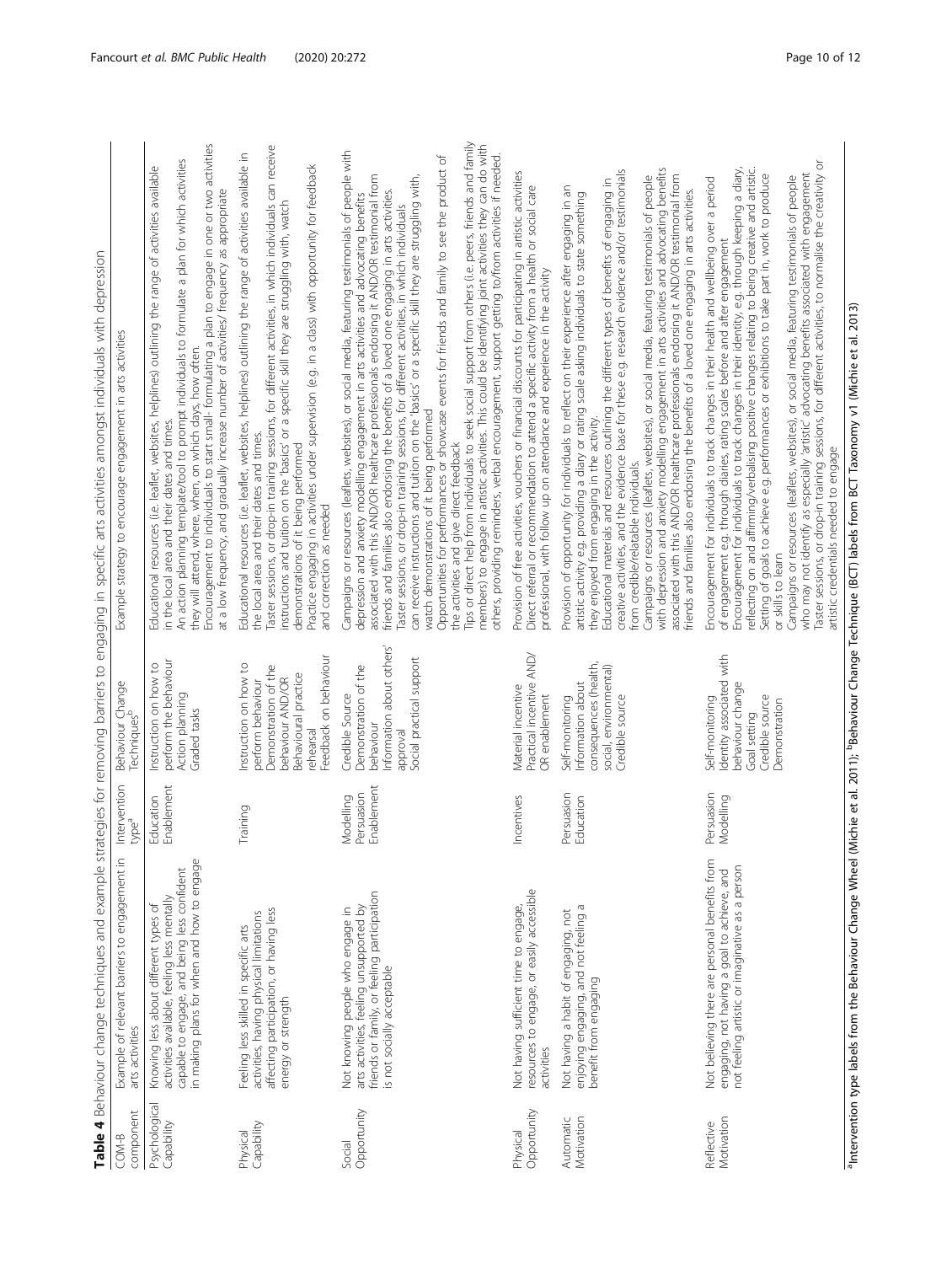<span id="page-10-0"></span>behaviour would need to be explored in future studies. Relatedly, it is possible that some of the perceived barriers reported by individuals with anxiety and depression could in fact be manifestations of their mental health conditions. For psychological capabilities and both reflective and automatic motivations, this is likely the case and is already discussed, with the proposed interventions aimed at supporting these individuals to feel more capable and motivated to engage whilst taking into account any symptoms of mental health conditions being experienced. But for physical capabilities or social opportunities, reported barriers may in fact be due to more negative reporting from individuals with anxiety or depression. However, it should be noted that there were no differences in physical opportunity barriers between those with poor mental health compared to those without once adjusting for demographic and socio-economic factors. This suggests that individuals were not merely reporting more negatively across all domains.

# Conclusion

Therefore, in concluding, this study showed that there are specific patterns of capabilities, opportunities and motivations that could influence participation in arts activities amongst individuals with depression and anxiety and proposes interventions that focus on increasing perceived psychological and physical capabilities, providing social opportunities, and reinforcing both automatic and reflective motivations to engage. Given the breadth of research showing the benefits of arts activities for improving symptoms of depression and anxiety and enhancing wellbeing, future studies are encouraged to explore whether behaviour change interventions could reduce inequities in participation.

#### Supplementary information

Supplementary information accompanies this paper at [https://doi.org/10.](https://doi.org/10.1186/s12889-020-8337-1) [1186/s12889-020-8337-1.](https://doi.org/10.1186/s12889-020-8337-1)

Additional file 1: Questions on arts behavioural intentions. Table S1. Results from logistic regression analyses showing odds of reporting one or more factors that would encourage engagement in artistic hobbies amongst individuals who do not engage regularly and have (i) depression, and (ii) anxiety, compared to individuals with neither depression or anxiety [showing all predictors individually]. Figure S1. Selection of participants to the study (moderate-severe depression and anxiety). Table S2. Results from logistic regression analyses showing odds of reporting one or more factors that would encourage engagement in artistic hobbies amongst individuals with (i) moderatesevere depression, and (ii) moderate-severe anxiety compared to individuals with neither moderate-severe depression nor moderate-severe anxiety. Table S3. Results from logistic regression analyses showing odds of reporting two or more factors that would encourage engagement in artistic hobbies amongst individuals with (i) depression, and (ii) anxiety compared to individuals with neither depression or anxiety. Table S4. Results from logistic regression analyses showing odds of reporting three or more factors that would encourage engagement in artistic hobbies

amongst individuals with (i) depression, and (ii) anxiety compared to individuals with neither depression or anxiety.

#### **Abbreviations**

ANOVA: Analysis of Variance; BBC: British Broadcasting Corporation; CEDS: Centre for Epidemiological Studies Depression Scale; DAGs: Directed Acyclic Graphs; GAD – 7: 7 item Generalised Anxiety Disorder Questionnaire; OR: Odds Ratio; PPAE: Percentage of Protective Association Explained; SES: Socio-economic Status; UK: United Kingdom

#### Acknowledgements

The authors would like to thank the BBC and the Get Creative Festival for their role in the online delivery of the Feel Good Test citizen science experiment and for promoting the study, in particular Stephen James-Yeoman, and Peter Harvey.

#### Authors' contributions

DF, LB and FB designed the study. DF undertook the analyses and drafted the paper. DF, LB and FB critically reviewed the manuscript and approved it for publication.

#### Funding

The study was carried out as part of the MARCH Mental Health Network funded by the Cross-Disciplinary Mental Health Network Plus initiative supported by UK Research and Innovation [ES/S002588/1] and the ESRC WELL-COMM project [ES/T006994/1]. DF is funded by the Wellcome Trust [205407/ Z/16/Z] and the Leverhulme Trust [PLP-2018-007]. The funding bodies played no role in the design of the study, collection, analysis, and interpretation of data or in writing the manuscript.

#### Availability of data and materials

The datasets analysed during the current study are available from the corresponding author on reasonable request.

#### Ethics approval

The study received ethical approval from University College London Research Ethics Committee [14,895/003] and all participants provided online informed consent.

#### Consent for publication

Not applicable.

#### Competing interests

The authors declare that they have no competing interests.

#### Author details

<sup>1</sup>Department of Behavioural Science and Health, University College London 1-19 Torrington Place, London WC1E 7HB, UK. <sup>2</sup>Centre for Behaviour Change, University College London, London, UK.

# Received: 11 September 2019 Accepted: 7 February 2020 Published online: 27 February 2020

#### References

- Fancourt D, Finn S. Cultural contexts of health: the role of the arts in improving health and well-being in the WHO European region. Copenhagen: World Health Organisation; 2019.
- 2. Cuypers K, Krokstad S, Holmen TL, Knudtsen MS, Bygren LO, Holmen J. Patterns of receptive and creative cultural activities and their association with perceived health, anxiety, depression and satisfaction with life among adults: the HUNT study, Norway. J Epidemiol Community Health. 2012;66(8): 698–703.
- 3. Davies C, Knuiman M, Pikora T, Rosenberg M. Health in arts: are arts settings better than sports settings for promoting anti-smoking messages? Perspect Public Health. 2015;135(3):145–51.
- 4. Grisolía JM, Willis K, Wymer C, Law A. Social engagement and regional theatre: patterns of theatre attendance. Cult Trends. 2010;19(3):225–44.
- 5. Potter. Fair Access to the Arts. Creative Futures; 2015. Available from: [www.](http://www.creativefutures.org) [creativefutures.org](http://www.creativefutures.org).